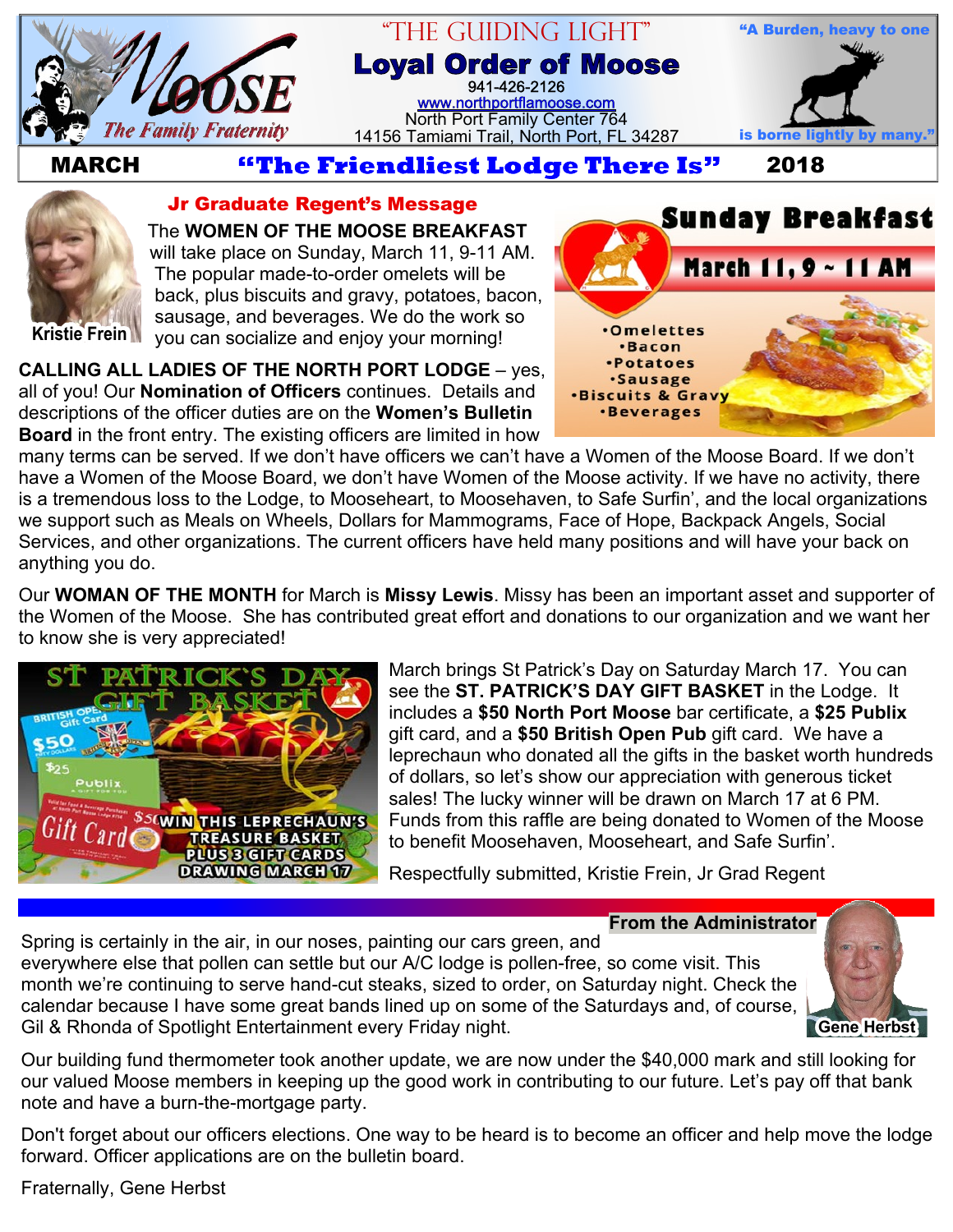**The Guiding Light** A monthly publication of North Port Moose Lodge #764 *[www.northportflamoose.com](http://www.northportflamoose.com)*

#### **LOOM Meetings Schedule**

### Second Tuesday of the Month: **March 12, 2018**

5:30 PM: Joint LOOM / WOTM meeting >Board of Officers Meeting follows Joint Meeting

7:00 PM: General Membership Meeting

8:00 PM: House Committee Meeting

## Fourth Tuesday of the Month: **March 26, 2018**

5:30 PM: Moose Legion Meeting

6:00 PM: Board of Officers Meeting

- 7:00 PM: General Membership Meeting
- 8:00 PM: House Committee Meeting



**FBMA District 22 MAR 10 @ 12 noon Englewood**

**Florida Days at Moosehaven March 24 - 26, 2018**



**BINGO**

On Thursday we play Bingo with cash prizes for the winners. And you can't be a winner if you don't play.

Bingo starts at 7:00 PM every Thursday at your North Port Moose Lodge.

Wayne even prepares a special value Bingo pizza every Thursday for just \$7.



PAGE NUMBER 2





FREE Glass of wine with the purchase of an Italian dinner on Wednesday night! Dinner served 5 - 8 PM.



Please Help Our Kids

**[www.moosecharities.org](http://www.moosecharities.org) [www.mooseheart.org](http://www.mooseheart.org)**